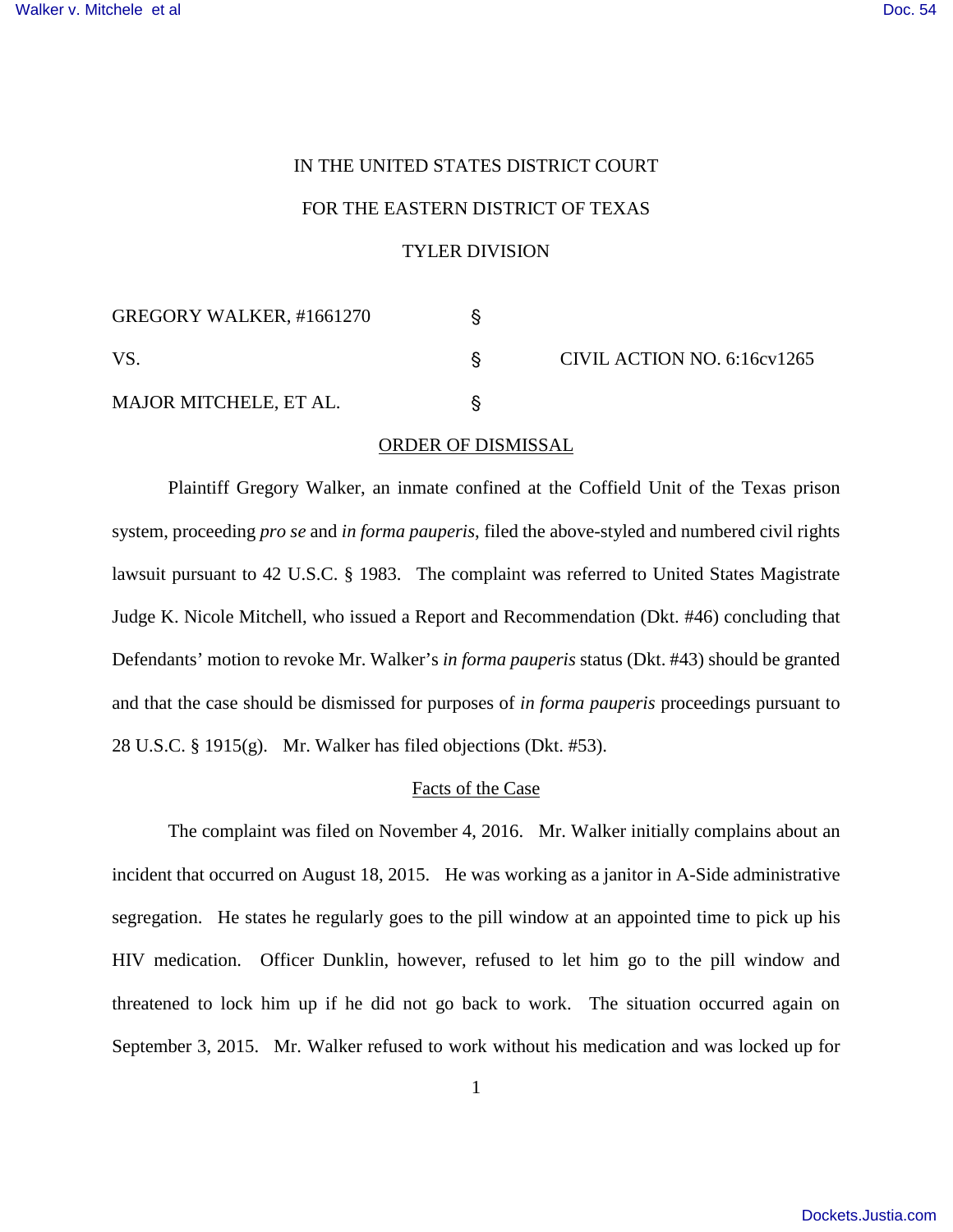six hours without his medication. A lieutenant confirmed with the medical department that he needed his medication, but the lieutenant left him locked up until 10:30 p.m. Mr. Walker wants the officers to be punished. A response to a Step 1 Grievance reveals that security staff called the infirmary and was told that the pill window was closed. The response also reveals that Mr. Walker was reassigned to B-Side on September 11, 2015. Upon review of the complaint, Judge Mitchell concluded that the Defendants should respond to the lawsuit.

#### Report and Recommendation

 Judge Mitchell found that the Defendants' motion to revoke Mr. Walker's *in forma pauperis* status should be granted. Court records reveal that Mr. Walker has a history of filing frivolous lawsuits. The following four lawsuits were dismissed as frivolous or for failure to state a claim upon which relief may be granted before the present lawsuit was filed: *Walker v. Dallas County Parole Board,* No. 3:97-CV-0428-D (N.D. Tex. Sept. 25, 1997) (no appeal); *Walker v. State of Texas*, No. 3:96-CV-3284-X (N.D. Tex. Jan. 22, 1998) (no aapeal); *Walker v. D.P.O. Arresting Officer*, No. 3:97-CV-0128-T (N.D. Tex. March 31, 1998) (no appeal); *Walker v. Dallas County*, No. 3-98-CV-785-R (N.D. Tex. May 7, 1998), *appeal dismissed*, No. 98-10602 (5th Cir. June 30, 1998). He also had at least two cases dismissed pursuant to the "three strikes" provisions of 28 U.S.C. § 1915(g): *Walker v. Dallas County Jail*, No. 3:98-CV-2931-X (N.D. Tex. Jan. 20, 1998); *Walker v. Whittier*, No. 3-98-CV-1466-D (N.D. Tex. Oct. 8, 1998).

Congress decided to end the practice by inmates of repeatedly filing frivolous lawsuits and appeals when it passed the Prison Litigation Reform Act in 1996. An inmate may not file any lawsuits or appeals *in forma pauperis* if he has three or more lawsuits or appeals previously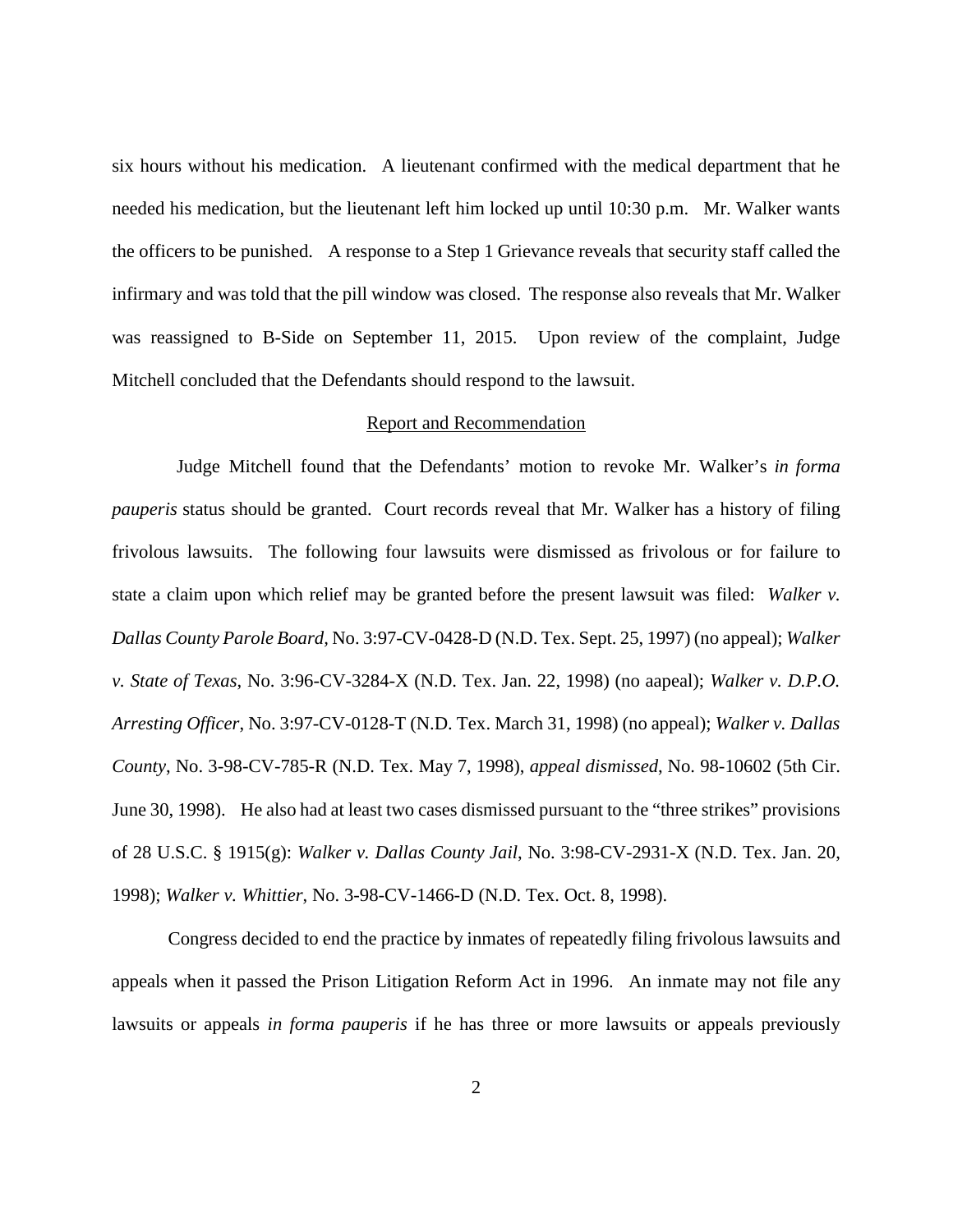dismissed as "frivolous, malicious, or fails to state a claim upon which relief may be granted, unless the prisoner is under imminent danger of serious physical injury." 28 U.S.C.  $\S$  1915(g). Magistrate Judge Mitchell found that Mr. Walker had more than three lawsuits dismissed as frivolous prior to the filing of the present lawsuit. She further found that his complaint about not receiving his medication on August 18, 2015 and September 3, 2015 does not give rise to an inference that he was under imminent danger of serious physical injury at the time he filed the lawsuit on November 4, 2016. This is particularly true since the prison system reassigned him to a job in a different part of the Coffield Unit on September 11, 2015. Judge Mitchell concluded that Mr. Walker's *in forma pauperis* status should be revoked pursuant to § 1915(g).

### **Objections**

Mr. Walker has filed objections. He argues that Congress never intended  $\S$  1915(g) to deprive inmates of their right of access to the courts. The Fifth Circuit considered the identical argument in *Carson v. Johnson*, 112 F.3d 818 (5th Cir. 1997). The Court held that the statute does not prevent a prisoner from filing civil lawsuits; instead, "it merely prohibits him from enjoying IFP status. He still has the right to file suits if he pays the full filing fees in advance, just like everyone else." *Id.* at 821. Mr. Walker's first objection lacks merit.

Mr. Walker next argues that his factual allegations were misinterpreted. He asserts that he was denied his medication eight times from August 18, 2015 through September 3, 2015. The dispositive factor with respect to the exception to  $\S$  1915(g) is whether Mr. Walker was "under imminent danger of serious physical injury" at the time he filed the lawsuit. *See Banos v. O'Guin*, 144 F.3d 883, 884-85 (5th Cir. 1998). Mr. Walker stresses that he is HIV+, which is a serious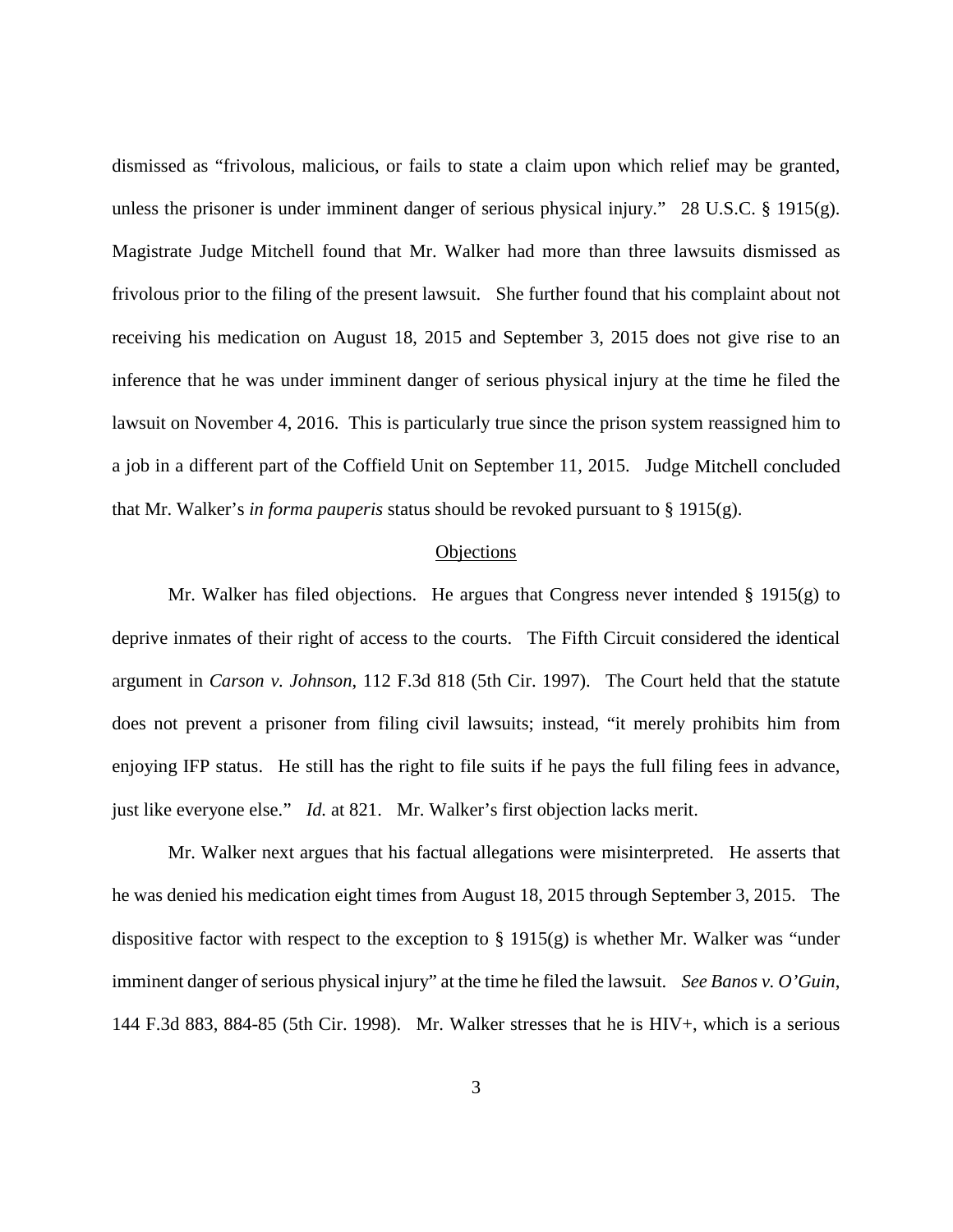medical condition. The issue before the court is not, however, whether he has a serious medical condition. Instead, the issue for purposes of the exception to  $\S$  1915(g) is whether he was under imminent danger of serious physical injury at the time he filed the lawsuit. His lawsuit involves allegations of being denied medication for his condition from August 18, 2015 through September 3, 2015. He was reassigned to work on a different part of the unit on September 11, 2015. On September 23, 2015, he admitted to medical personnel that he "was having issues for a while but it is ok." These facts do not show that he was under imminent danger of serious physical injury at the time he filed the lawsuit on November 4, 2016. He mentions grievances about being denied medication starting on January 25, 2017, but he has not shown that he was under imminent danger of serious physical injury at the time he filed the lawsuit. Mr. Walker's objections lack merit.

## Conclusion

Congress enacted  $\S 1915(g)$  to end the practice by inmates of repeatedly filing frivolous lawsuits. Mr. Walker had at least three strikes at the time he filed the present lawsuit. He has exceeded the limit allowed by Congress. He has not shown that the exception to  $\S$  1915(g) applies; thus, he is not entitled to proceed *in forma pauperis*. Defendants' motion to revoke his *in forma pauperis* status should be granted.

The Report of the Magistrate Judge, which contains her proposed findings of fact and recommendations for the disposition of such action, has been presented for consideration. Having made a *de novo* review of the objections raised by Mr. Walker to the Report, the court is of the opinion that the findings and conclusions of the Magistrate Judge are correct, and